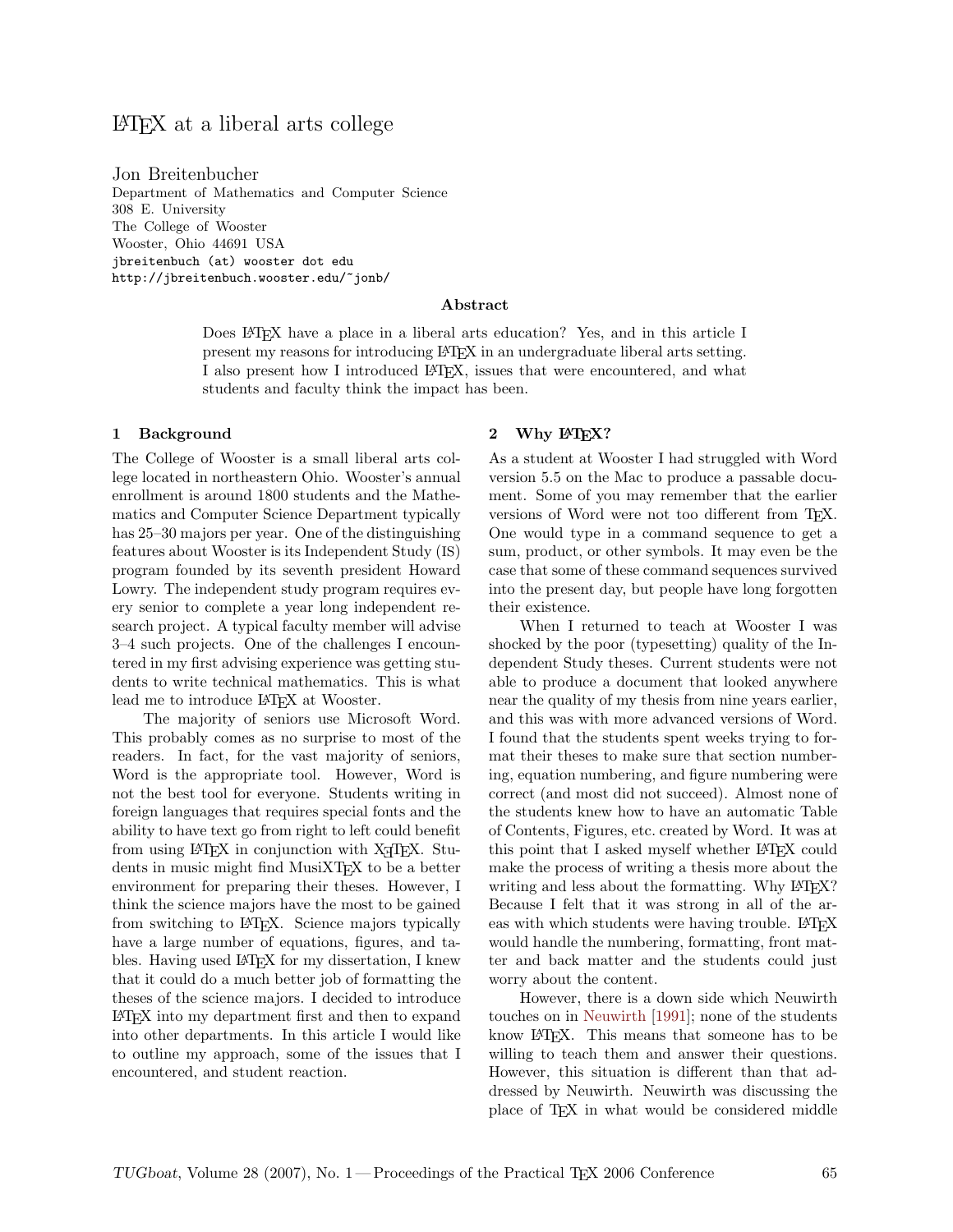school and high school in the United States. And I agree that those students don't need the full power of TEX, but I'm not sure that they couldn't benefit from an introduction to LATEX. One of the questions that my experiences have raised is, "Where do our students learn how to use Word or other document preparation software?" I have been unable to find anyone that knows the answer to this question. Some of my colleagues assumed that our Writing Center was helping students learn how to write technical documents, but in talking to the Writing Center staff I found this was not the case. What we have found is that most of our math and science students begin college or university study with no idea of how to use Word or other tools to write a technical paper. However, they are expected to be able to produce a technical paper when they get to graduate school. This being the case, it is incumbent on us to teach them, so that is what I decided to do with the students at Wooster. There is no release time or other compensation for this; I do it because I love doing it.

## 3 The process

So how did I go about getting LATEX into our program? The first step was to identify exactly what I wanted to accomplish. As mentioned above, I definitely wanted the students to let LAT<sub>EX</sub> handle all of the formatting. What does that mean? I decided it means that I don't want students to have to load packages, learn the intricacies of incorporating graphics, or have to try to force LATEX to do something that Word can do. In turn, what this means is that I needed to construct a Wooster thesis class. (I leave the explanation of the difference between a class and package to a more knowledgeable TEXer.)

Before beginning to construct a thesis class for Wooster, I examined a number of classes available at other institutions. During this process I discovered two things: none of the classes did exactly what I wanted and almost all of them were modifications of the standard book or article class. After realizing this, I decided to try to modify the book class myself using a couple of other thesis classes<sup>[1](#page-1-0)</sup> as models. To meet the stated goal above, my class has to load all of the packages I think students will need or provide a class option which will load certain packages. At first I was only loading a few packages, but as students have used the class I have added more packages and options. I think the current  $mix^2$  $mix^2$  serves my students very well, and I don't envision them needing any more packages. This process was not easy and I wish I knew and had known more about writing a class file. I would recommend that a beginner or intermediate user find an expert TEXnician to help them write or modify a class file. Doing so will save a lot of hair pulling and time spent in trial and error.

At this point I sought input from my colleagues, the Registrar, the Secretary of the College, and the Vice President for College Relations and Marketing to make sure that the format and images used were acceptable. Others might not need to include so many people, but since IS is such a major component of our curriculum, I needed to make sure everyone liked the design. I was told to change a few things and resubmit, at which point my design was approved. Others will probably find that they will have a similar experience. Now it was time to involve the students.

## 3.1 Editors, platforms, and documentation, oh my!

There are a few things that I had to do before I could start showing students how to use LATEX and my class file. The first is dealing with the platform issue. I am very committed to allowing users to choose the operating system they are comfortable with using. I have almost 20 years of experience on the Mac OS and as such I know almost all the TEX editors available. On the other hand, I don't know much about Linux and have only seven or so years of experience with Windows. So my first task was to identify software packages for each of the three major OS variants.

If you find that you need to do this keep in mind that the school will probably not want to buy software, so free or low-cost shareware solutions are desirable. After some research I settled on the following: TeXShop/gwTEX for Mac OS X, TEXnicCenter/ MiKT<sub>F</sub>X for Windows XP, and Kile/teT<sub>F</sub>X for GNU/ Linux. Why these packages? I chose these packages because they all provide panels or menus for common LATEX tasks, are free, and are as close to the point-and-click Word model as I could find. They also do not require nearly as much technical ability to install and use as something like Emacs. Remember a number of the students may not be technically savvy, so the more like Word the better. Emacs is great and would have made for a more uniform environment, but I was afraid the level of technical ability required to install and use Emacs would scare

<span id="page-1-1"></span><span id="page-1-0"></span> $^{\rm 1}$  I used the kthesis and osuthesis classes as models.

<sup>2</sup> My class loads ifpdf, amsthm, amssymb, amsmath, setspace, graphicx, eso-pic, natbib, float, caption, subfig,

color, and hyperref and has options for pxfonts, floatflt, and listings.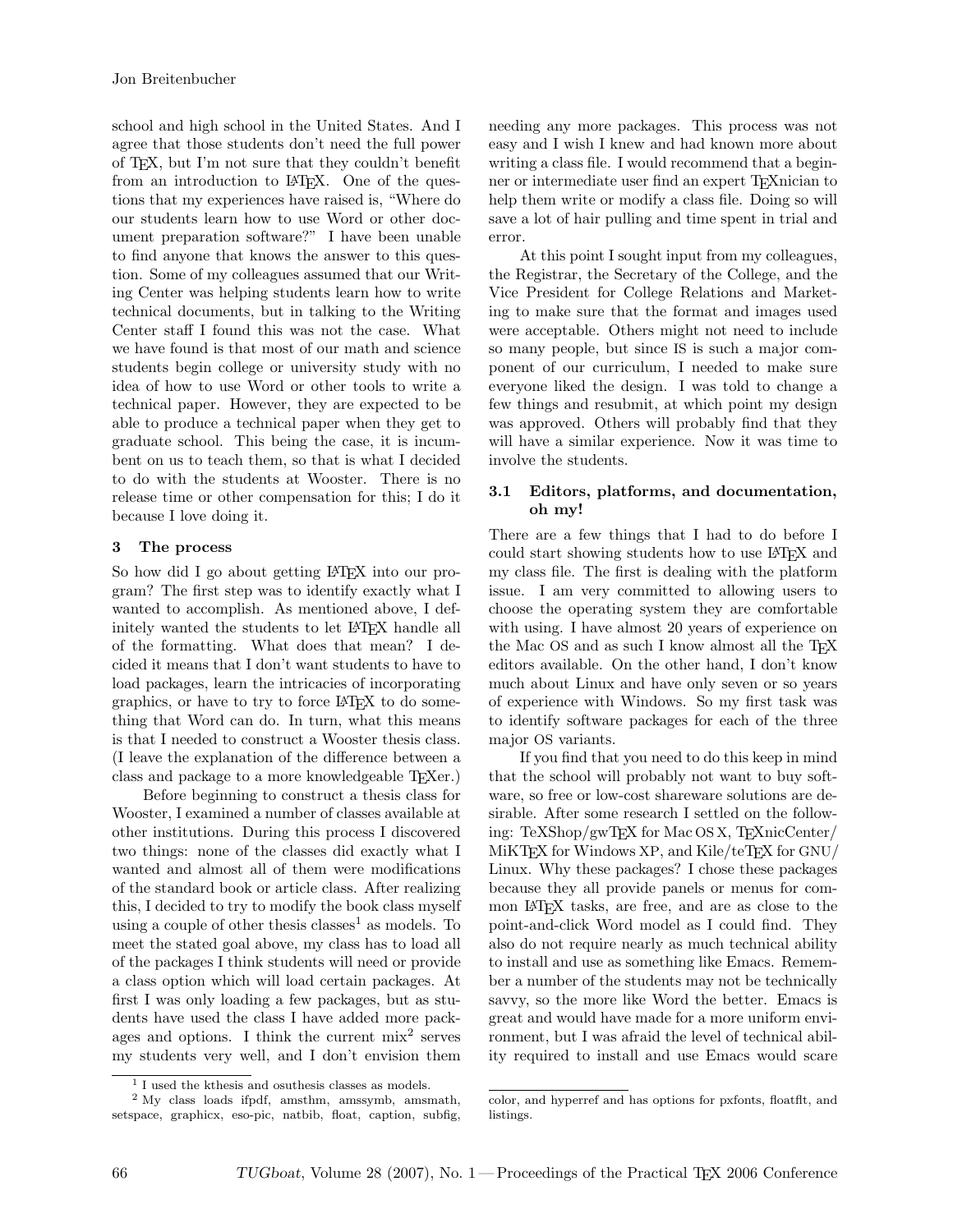away the weaker students— the ones I most want to use LATEX.

Once I settled on software packages I was comfortable supporting, it was time to document the thesis class and introduce LATEX. I chose to document LATEX and the thesis class by using the thesis class to write the documentation. In this way I am able to give students a zip archive containing all the files needed to produce the documentation. In addition the students can use the archive as a template for creating their theses; they just need to make a copy of the folder they get when they unzip the download and start putting their content into the files. This has worked very well as they can see the code that I used to achieve something and copy and paste or alter it to their needs.

My documentation<sup>[3](#page-2-0)</sup> covers basic things such as starting new chapters and sections, creating lists, making things bold or italics, including graphics, inputting mathematics, and inputting computer code. It does not cover installation of a TEX system or the software (that is left to the authors of the software). It is really a summary of things found in [Kopka and Daly](#page-4-1) [\[2003\]](#page-4-1), [Mittelbach et al.](#page-4-2) [\[2004\]](#page-4-2) and [Flynn](#page-4-3) [\[2003\]](#page-4-3), except for the Typesetting Mathematical Formulae chapter which comes from [Oetiker et al.](#page-4-4) [\[2003\]](#page-4-4). The intent is for students to teach themselves how to use the few LAT<sub>EX</sub> commands that they need and to come to me if they have difficulty. Choosing editors with panels or menus for LAT<sub>EX</sub> input makes this possible. This is a much different approach than used by [Gray and Costanza](#page-4-5) [\[2003\]](#page-4-5) and [Childs](#page-4-6) [\[1989\]](#page-4-6) where there is an actual course where students learn T<sub>EX</sub> or LAT<sub>EX</sub>. Students have done reasonably well under my setup, but a course where some introductory LAT<sub>EX</sub> could be covered would be desirable. My department is considering trying to move technical writing issues into the proofs/introduction to higher level mathematics course, but it is hard to cut content in favor of this new material.

#### 3.2 Involving others

In writing the class file I tried to make it as general as possible to allow other departments to use it. After a year of use in the Math and CS department, I introduced the class file and LATEX to the physics students. The students picked up LAT<sub>EX</sub> very easily and liked the results. They particularly liked the fact that I had set everything up to use pdfTFX and produce a "live" document. However, some of the physics faculty did not like the design of the output and so they have modified the class to produce a different-looking document. Others trying to introduce LAT<sub>EX</sub> may find this as well. Make sure everyone knows you are not responsible for modifying the class file or troubleshooting others' changes; otherwise you will find yourself maintaining ten slightly different versions of the same class.

After introducing LATEX to the physics students, I approached Chemistry and Biology. My plan was to move through the sciences and then approach Music, Classical Studies, Chinese, and Arabic. I discovered that neither the Chemistry nor the Biology department were interested in introducing this to their students, their main concern being that no one in their departments was familiar with LATEX. I met with the same response from Classical Studies, but in this case no one had even heard of LAT<sub>EX</sub>. This is a real issue when trying to introduce LAT<sub>EX</sub>. In retrospect, I should have identified a few individuals in each department to learn LATEX from me. Those people would then act as point people for their students and would use me as backup. A faculty workshop designed around the material of [Gray](#page-4-5) [and Costanza](#page-4-5) [\[2003\]](#page-4-5) might be a way to accomplish this.

So, as it stands now, Math and CS and Physics are the only departments using LATEX, which is not surprising when one browses through the various mailing lists and samples the common fields-of-study. Involving people from other departments from the start might have made a difference. I would suggest that if others try this, they develop a clear plan for implementation and have a timeline to measure progress.

#### 4 Assessment

So how did I do? That's hard to say because I didn't have a formal assessment plan in place. My assessment has been in the form of an informal Pizza Party after all the seniors have completed their theses, and two questions on the departmental IS evaluation form. This is not what I would recommend for others. Unfortunately, I am beyond the stage for assessing the success of the introduction, and have lost that chance. What I am doing is developing materials to assess the process of learning LATEX so that I can improve that process and make it easier for students.

There are a few things that I can communicate in an anecdotal manner. In general the students have felt that this model is working well. The first group of students suggested introducing LATEX earlier in the curriculum. I took that recommendation and created a homework package and template file and encourage sophomores to use it and require ju-

<span id="page-2-0"></span><sup>3</sup> [http://jbreitenbuch.wooster.edu/pdf/latex/IS](http://jbreitenbuch.wooster.edu/pdf/latex/IS_guide.pdf) guide.pdf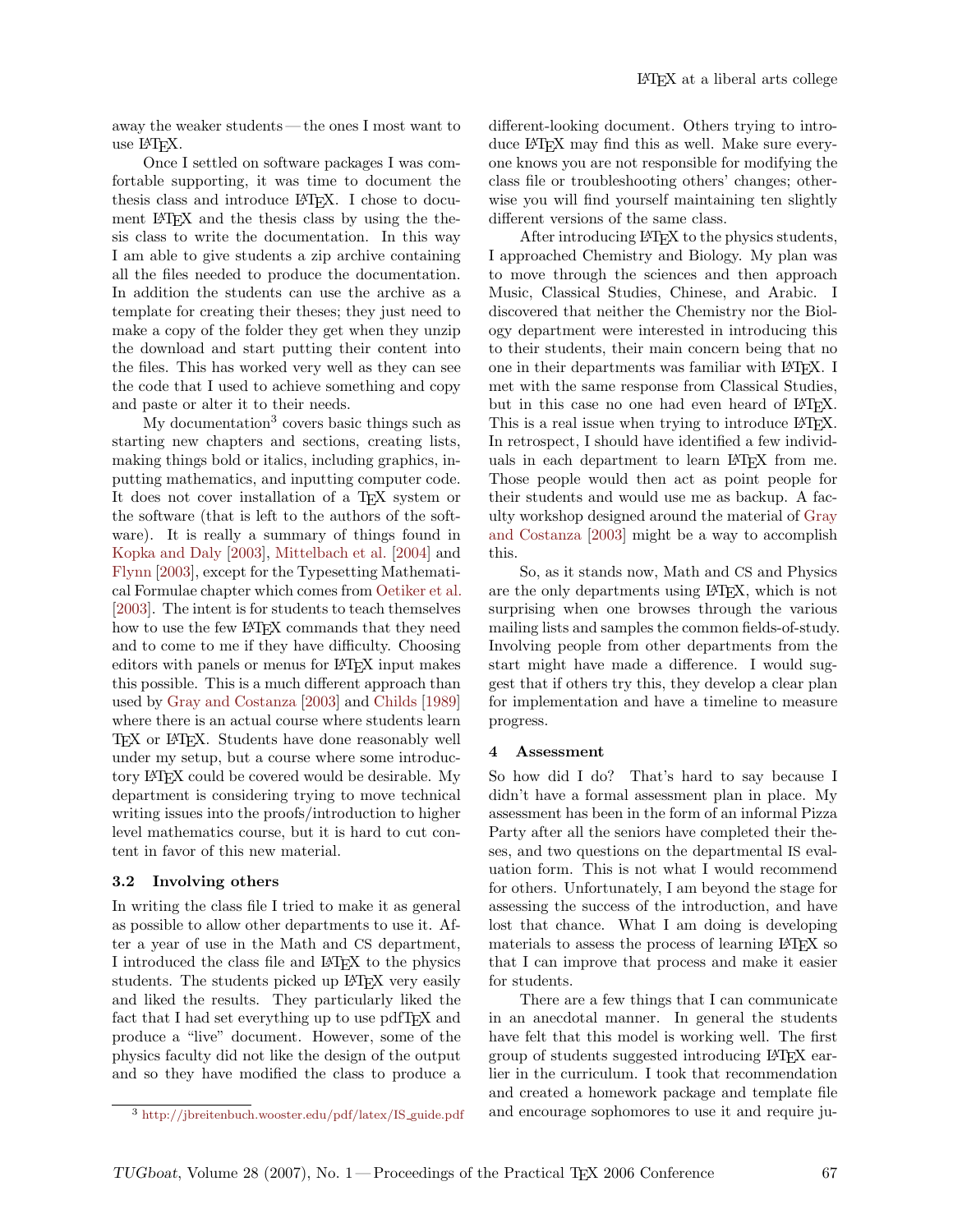niors to do one assignment in LATEX. I have also started requiring all homework submissions to be typed in sophomore-level classes and above. Students also suggested the need for various capabilities for placing images and styling chapter headings. I incorporated the packages necessary to accomplish this in the class file. The result has been that no one had any suggestions at this year's pizza party.

The students also felt like they did focus more on the writing, but there are some formatting issues that really bother them. Image placement is a big source of frustration. The students are used to dragging an image into the document exactly where they want it and having it stay. It takes them some time to get used to letting the images float and to use references to refer the their images. The other frustration is learning commands. It takes them a few weeks to really get the hang of things. However all of them said these minor issues are more than compensated for by the auto-generation features of LATEX, and they are glad they took the time to learn LATEX.

Has this process improved the writing? This is difficult to answer. I used these questions to measure this on the IS evaluation:

- Based on your discussions with this IS student, the bibliography, and the final written document, which statement best describes the student's assimilation of the material?
	- 1. The student assimilated material from a wide variety of sources.
	- 2. The student used material from multiple sources and did some assimilation of that material.
	- 3. The student used material from multiple sources.
	- 4. The student primarily used material from one source, but did use some material from at least one other source.
	- 5. The student used one primary source from which all material is taken.
- Based on the final written document, which statement best describes this IS?
	- 1. The IS is written in a clear and well-organized manner, with excellent grammar, spelling, and typesetting. Moreover, it is written in the student's unique style and directed toward an audience of peers.
	- 2. The IS is very readable, with very few errors in spelling, grammar, or typesetting. The thesis is well-organized.
	- 3. The IS is readable, despite some errors in spelling, grammar, or typesetting. The thesis is well-organized.
- 4. A number of errors in spelling, grammar, or typesetting make this IS somewhat difficult to read. A better organization of ideas would have made it more clear.
- 5. The IS lacks organization, the grammar is poor, and it is difficult to read.

I chose these questions because my goal is to make the IS experience more about the writing and less about the formatting. If I am succeeding then students using LATEX should assimilate more and produce a better written document. Of course I cannot set up a control group and conduct a true study to control for all the confounding factors, but anecdotally I can say that, in general, students using LATEX have scored better on these questions than those who have not. My colleagues also agree that in their judgement LATEX has increased the overall quality of the IS produced by the students.

So I would say that my attempt has accomplished my goal. For anyone planning on doing something similar, an assessment plan for all phases is a must. I say this because more and more accreditation bodies want to see evidence showing the success or failure to meet stated goals. Also, I do not think that you have to have a senior thesis to try this. Programs with writing across the curriculum could also see an improvement in student performance, and might have an easier time of assessing LATEX's impact.

## 5 The future

So now what do I do? There are a few things I hope to do in the next few years. One is to expand the use of LATEX into the foreign languages. The introduction of X<sub>T</sub>T<sub>E</sub>X and Mac OS X makes it extremely easy to typeset in foreign languages. I think that students studying Eastern languages would find great benefits to using the X<sub>T</sub>T<sub>F</sub>X system, and I hope to be able to talk to the faculty in those disciplines in the near future. Another goal is to increase the use of LATEX in lower level courses, which will require training my colleagues in the use of LATEX and will allow students to learn LATEX at a much slower pace.

## 6 Acknowledgments

I want to thank Karl Berry for encouraging me to write about my experience and providing several articles relating to the topic. I thank the reviewers for their insightful comments. And most of all I thank all of the Wooster students who have used LATFX and my class file for their ISs and provided valuable feedback; without them this project wouldn't exist.